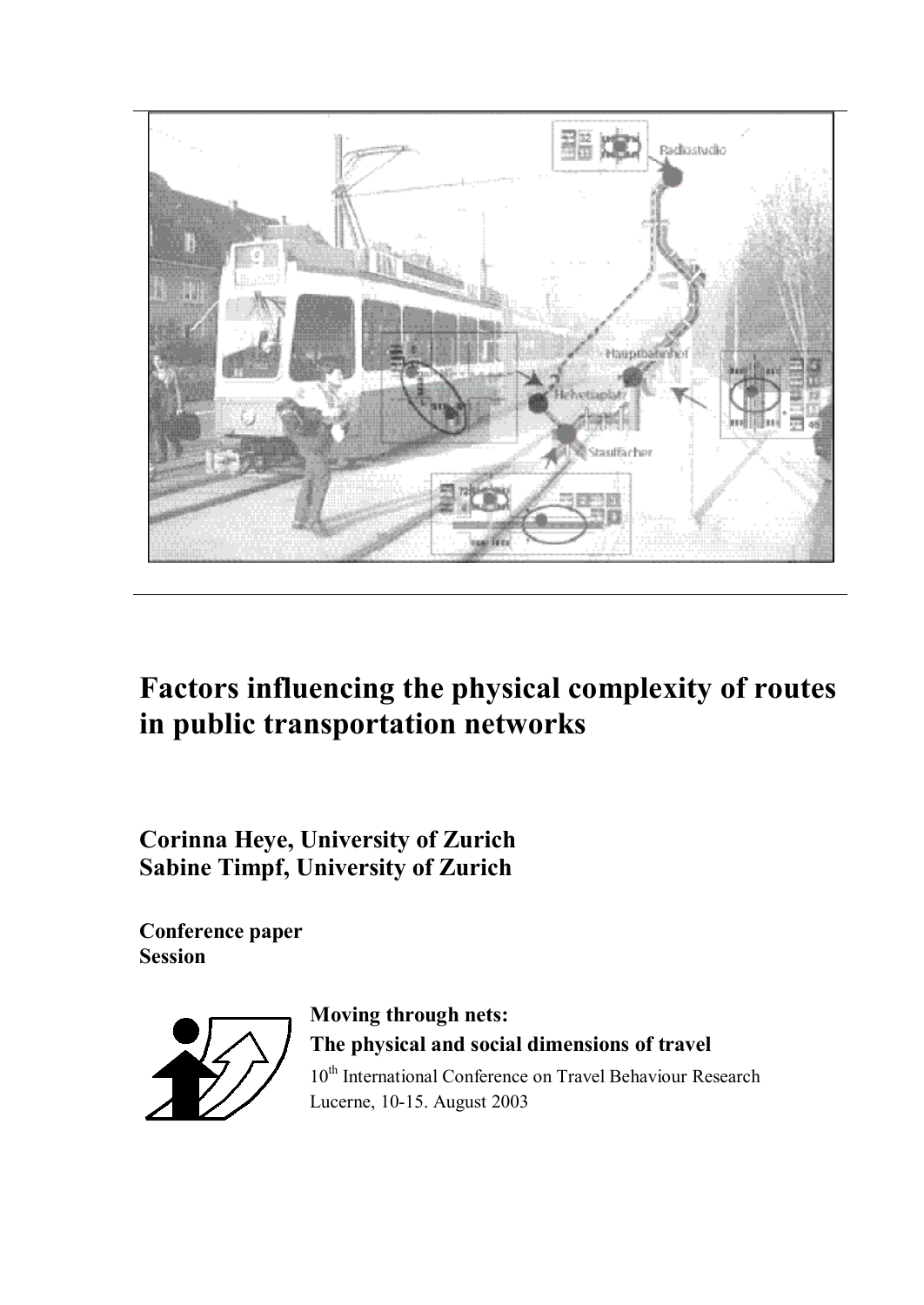# **Title: Factors influencing the physical complexity of routes in public transportation networks**

| Authors:      | Corinna Heye and Sabine Timpf          |  |
|---------------|----------------------------------------|--|
| Department:   | Department of Geography                |  |
| Organisation: | University of Zurich                   |  |
| City:         | Zurich                                 |  |
| Phone:        | 01 635 65 32                           |  |
| Fax:          | 01 635 68 48                           |  |
| eMail:        | cheye@geo.unizh.ch, timpf@geo.unizh.ch |  |

## **Abstract**

Routing decisions by humans are often made based on other criteria than minimum distance, time or cost. We are interested in determining criteria that influence individual travel behavior. The criterion we study in detail in this paper is the perceived complexity of routes, i.e. the perception of how difficult a chosen route will be. For this paper we focus on the physical complexity of routes as opposed to personal or temporal complexity. The physical complexity relates to the visual access and the spatial layout of the built environment. We report on empirical studies that determine the factors influencing route complexity within the public transportation system of Zurich. We then derive a measure for the physical complexity of routes from these factors.

## **Keywords**

route complexity, route choice, way finding, spatial cognition, public transportation, International Conference on Travel Behaviour Research, IATBR

## **Preferred citation**

Heye, C. and S. Timpf. (2003). *Factors influencing the physical complexity of routes in public transportation networks*, paper presented at the 10<sup>th</sup> International Conference on Travel Behaviour Research, Lucerne, August 2003.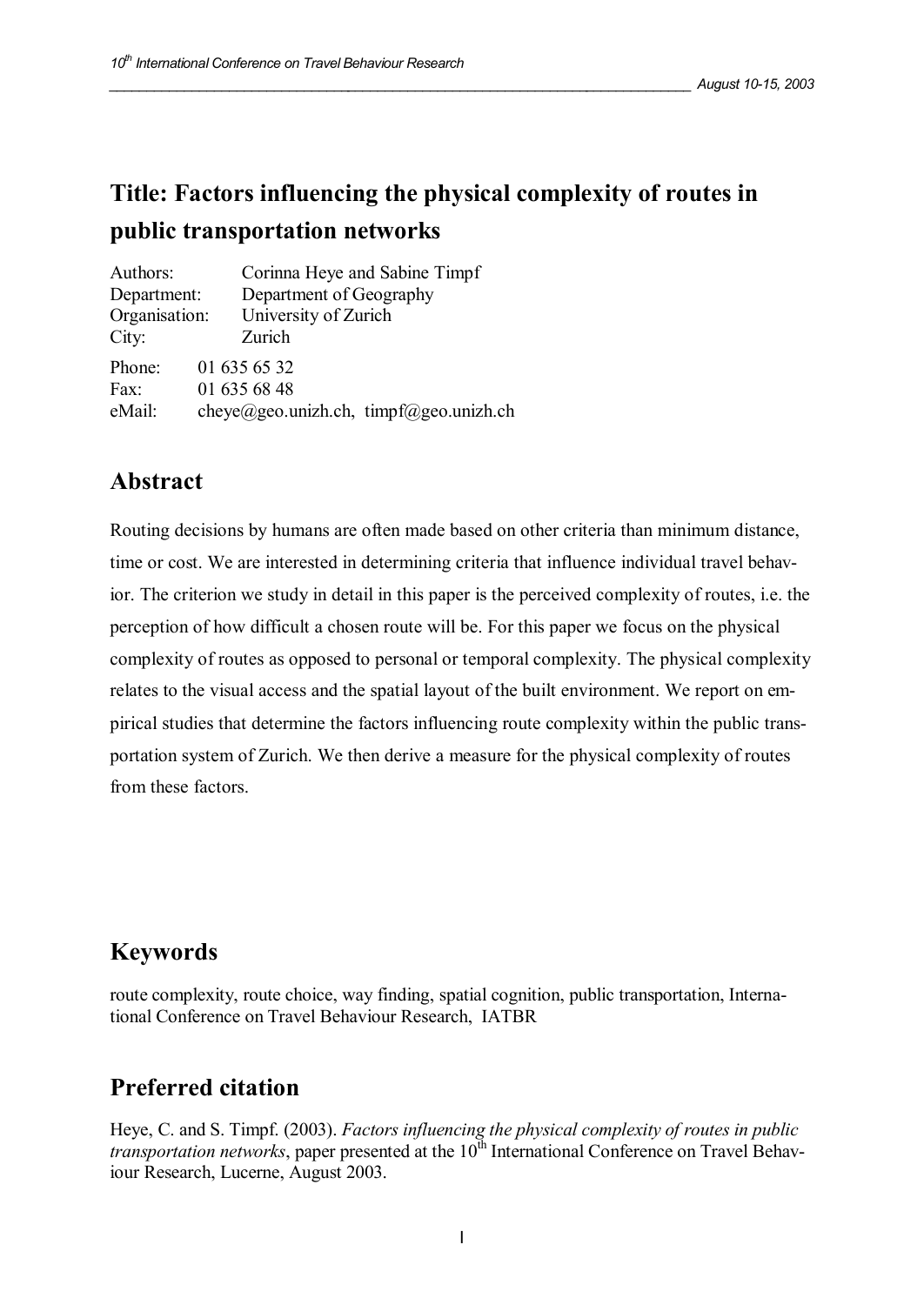## **1. Motivation**

Routing decisions by humans are often made based on other criteria than minimum distance, time or cost. In figure 1 the route from Radiostudio to Stauffacher via Helvetiaplatz needs the same time and costs the same as the one via Hauptbahnhof. A traveler might not be able to choose between these two routes unless another criterion is introduced into the decisionmaking process.

The criterion we study in detail in this paper is the perceived complexity of routes, i.e. the perception of how difficult a chosen route will be. This difficulty has an impact on the choice a traveler makes when discriminating between several alternatives.

### Figure 1 Example in the public transportation network of Zurich

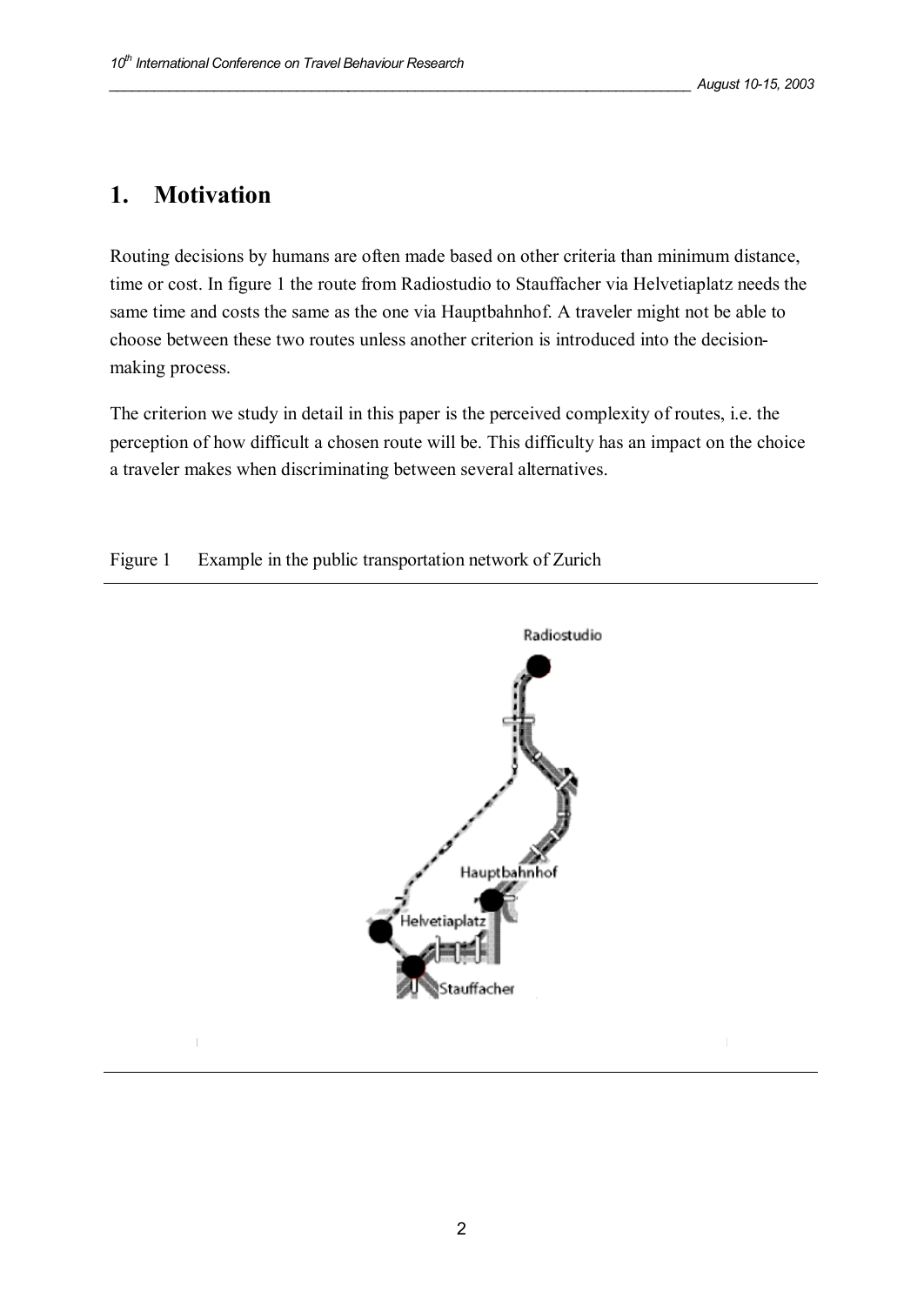The research problem is of interest in the context of location-based services, i.e. services that provide information to the traveler based on her<sup>1</sup> current location through the medium of a mobile assistive device. The least complex route would be desirable in order to be able to easily explain routes to travelers. The simplest route may not be the fastest and the traveler might need to make the final decision as to the trade-offs she might be willing to make.

This research is part of a project that models human wayfinding in urban public transportation and proposes a mobile system that can assist the wayfinding process. Thus, we deal with urban navigation, i.e. navigation taking place in a citywide transportation network. For travelers, the most important feature in Public Transportation (PT) is the location at which she can enter or leave the PT system. We are concerned with the perception of these locations, since they play an important role in route choice and route description.

We are interested in determining factors that influence individual travel behavior. Bovy and Stern (1990) describe three objective factors: the physical environment, the sociodemographic environment and normative environment factors. In addition, a subjective factor influences the perception of the three objective factors. In route choice, the physical environment has the largest influence. The same is true for route descriptions or route instructions: the physical environment in the form of landmarks plays the most important role in giving good route instructions (Denis 1997).

In this paper we distinguish between three different aspects of navigation complexity: physical, personal and temporal complexity. Physical complexity refers to potential problems while wayfinding along the designated route. Thus, it refers to the problems inherent in the route that are due to spatial layout and visual access. The second aspect of navigation complexity is personal difficulty, which refers to the strains that are imposed onto the person and depends very much on the fitness of the person. This measure can be used to express special needs (such as walking sticks, handicapped people, person with children, etc.). This measure requires a user model to be developed. The third aspect of navigation complexity is temporal difficulty, which refers to temporal aspects while navigating a specific route (such as rush hour, weather, construction work, etc.). In this paper we will deal with physical factors in a measure for the complexity of routes.

The aim of this study is threefold:

 $\overline{a}$ 

1. derive the physical characteristics of the environment that play a role in the perceived

 $<sup>1</sup>$  The use of a single gender is simply for convenience and should be taken as a stand in for both genders.</sup>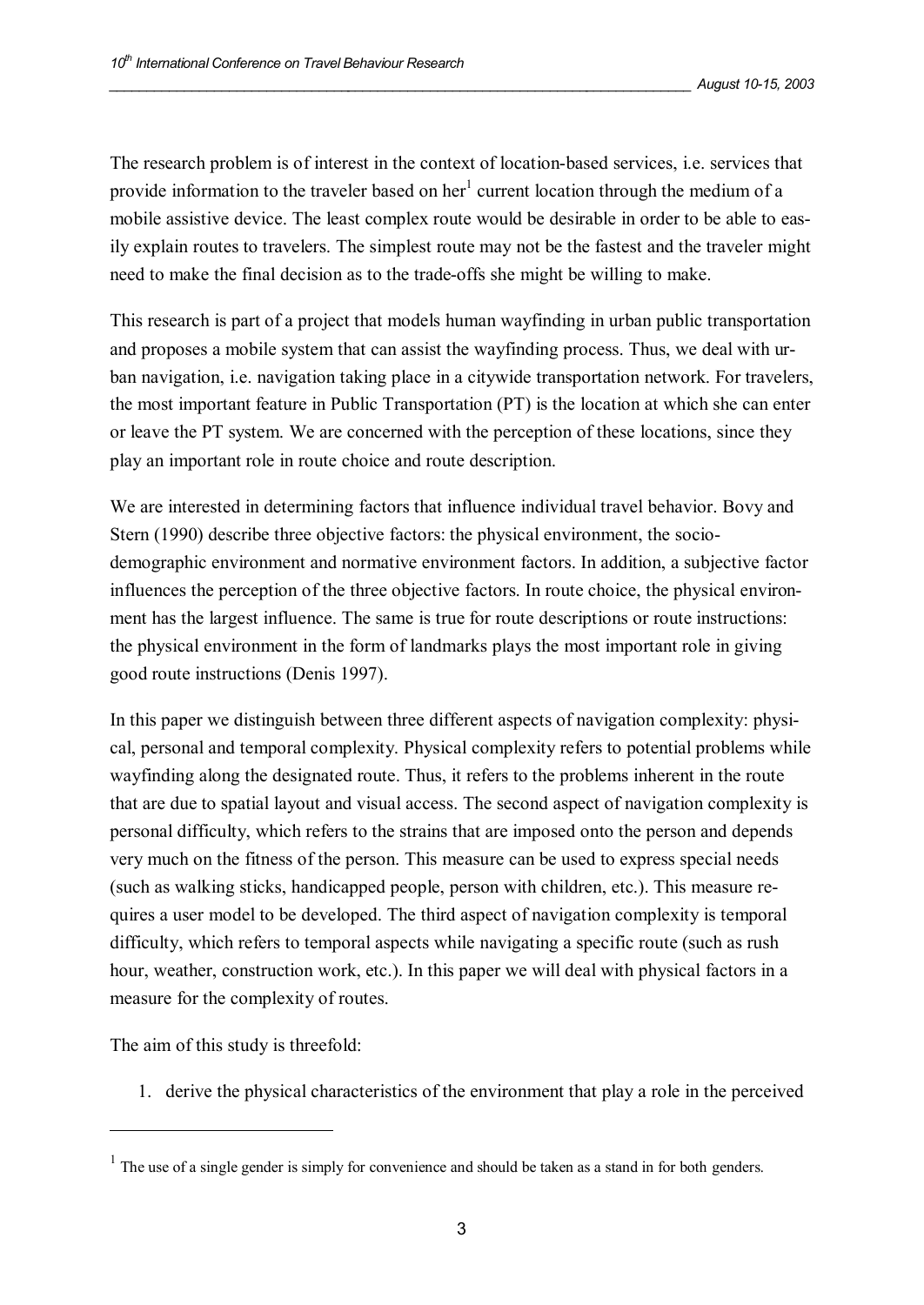complexity of a route using a web survey,

- 2. determine how to conceptually model and represent these physical characteristics for our purposes,
- 3. and derive a measure for the complexity of the physical environment based on our findings in the survey and on the conceptual model.

In this paper, we are not interested in deriving a measure for the complete network, since this would defy our purpose of determining a human's most likely perception of a specific route. However, we could imagine that a complexity measure for the complete network could be derived as an extension from this work and could be one of the optimization criteria for designers of transportation networks.

The term complexity as used here must be differentiated from the term complexity as used in complexity theory. Complexity theory classifies problems based on how difficult they are to solve. It is thus a measure of computational tractability and does not relate to the cognitively motivated complexity measure we are discussing in this paper.

The paper is structured as follows: section 2 discusses previous work in this area; section 3 presents the empirical study we carried out to determine the factors influencing complexity. Section 4 explains how we represent the important factors of the environment, section 5 derives the complexity measure for routes and transfer points, and section 6 concludes with stating the results and discussing future work.

## **2. Wayfinding in public spaces**

We build on research of Gärling (1986), who proposed a system for classifying environments to predict the extent of wayfinding problems. Weismann (1981) recommended similar classes of environmental variables that influence wayfinding performance (meant for buildings). According to Gärling, the following facets of the environment are important for successful wayfinding:

- degree of architectural differentiation,
- degree of visual access,
- complexity of spatial layout.

The degree of architectural differentiation is less relevant for the public transportation environment than it is for the building literature, except for underground environments. Travelers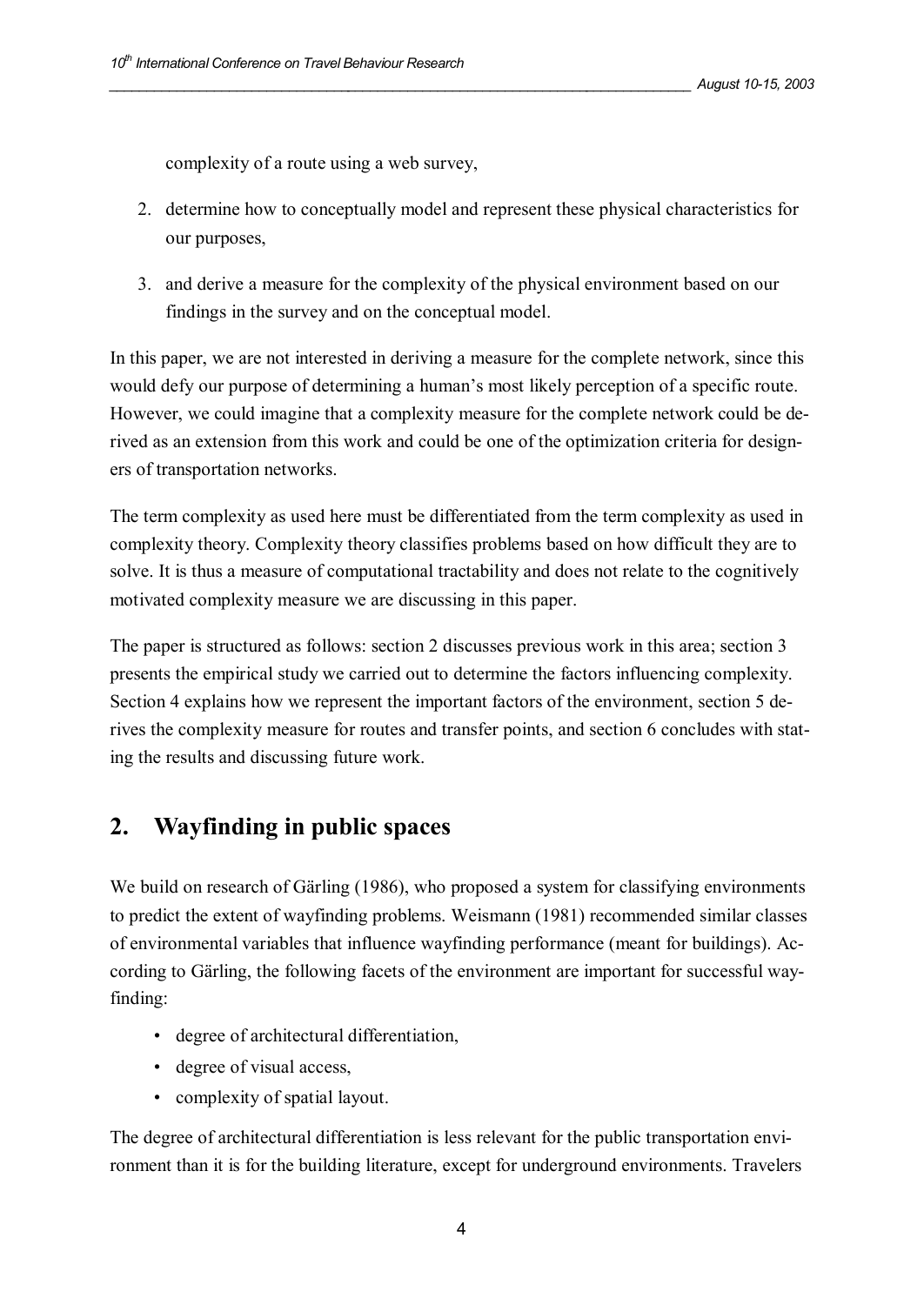need to differentiate between different transfer points, but this is usually made easy with signs stating the name of the station. By design those names are unambiguous within a specific transportation system. For our specific case study each station differs from others by the environment in which they are set.

Visual access is important for the traveler. The start and end node of a route within a city are usually not visually accessible from a single vantage point, because the space we are dealing with is at a geographic or environmental scale (Montello 1993). Visual access is important anywhere along the route, however it is especially important within transfer points. Travelers need to be able to see the stop where they are supposed to board the transportation means. We expect this factor to be prominent in the results of the user survey.

The complexity of spatial layout refers to the environmental size and the number of possible destinations and routes. "A simple layout should facilitate both the formation and execution of travel plans by making it easier to choose destinations and routes, to maintain orientation, and to learn about the environment "(Gärling 1986). The complexity of spatial layout and visual access are linked: a complex layout may mean a visually cluttered environment; conversely a visually legible environment may not mean a simple layout.

Lynch (1960) has emphasized the importance of the legibility of the environment, of which visual access is one part and maybe the complexity of spatial layout another. Good legibility of the environment improves spatial orientation and thus wayfinding.

Raubal (1998) determines the complexity of wayfinding tasks in built environments (i.e. airports) using image schemata found in the physical structure of the environment. Our approach is different from his in that we describe the physical structure of the environment in order to derive a measure for complexity that is independent from the human person actually perceiving the environment. However, we take into account those physical structures that are known to have an impact on human wayfinding and orientation abilities (Gärling, 1980) without using image schemata. It would be beneficial to compare our results with the results from a wayfinding model as proposed by Raubal.

In Raubal and Worboys (1999), image schemata are augmented with action and information affordances (Gibson 1986) to describe the physical environment as perceived by a human. This results in a wayfinding graph. The nodes of the wayfinding graph represent states of knowledge and the current location, whereas links represent transition between those. The notion of visual access might be represented with the wayfinding graph. We may investigate the derivation of a simple measure for visual access via the wayfinding graph in the future.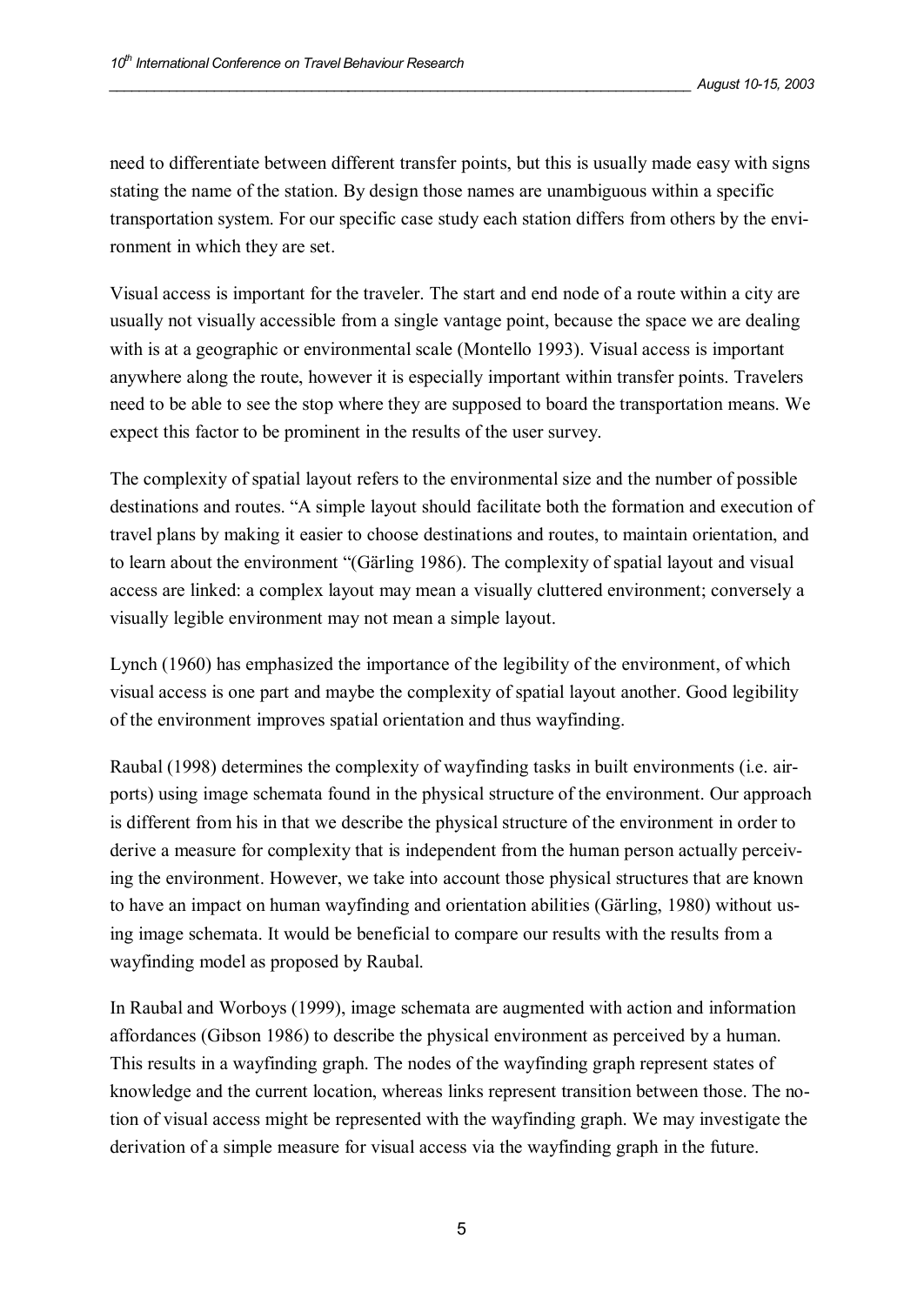## **3. Empirical Study on factors influencing route complexity**

The aim of this paper is to derive a measure of how difficult or complex a given route will be under present circumstances. We are looking for a method of assessing the physical complexity while planning and optimizing a route. The route runs from a start stop to a goal stop, this means that the traveler is already inside the public transportation system. In this study we will not deal with the problem of getting to and from locations outside of the system.

We assume that in public transportation systems, complexity arises only at transfer points. Once a transportation means has been boarded, the complexity is reduced to zero, since no other action can be taken other than getting off. In this survey, we will thus focus on the factors that determine the perceived complexity of a transfer point.

Each physical characteristic of a transfer point may have a different impact on the complexity of a transfer process. We need to elaborate which physical characteristics have an impact at all and how great their contribution is to the complexity of the transfer process. We performed a *web survey* to analyze the influence from each characteristic of a transfer point to the transfer process and the influence of the transfer itself for the complexity of a route. The most important advantage of a web survey is that a great number of persons can be reached with a low budget. We targeted experts on the public transportation system in Zurich, which are able to assess the transfer process at the different transfer points.

The web survey was carried out on the main web site of the Public Transportation Authority Zurich (VBZ), where travelers may look for actual timetable information. A pretest took place on the website of the Department of Geography half a year before the main survey. 164 members and students from the Department of Geography at the University of Zurich participated.

The questionnaire is divided into two main parts: the first and most important part deals with the analysis of the transfer process in public transportation systems and the second part contains questions characterizing the participants (for more detailed information and the complete survey see Heye 2002).

A few notes on the survey: We tried hard to generate information that can be generalized. However the participants live and work in Zurich and some of the answers may be due to particularities of the Zurich public transportation system. We are aware of this and will take it into account in our treatment of the complexity measure. We also plan to calibrate the measure using Zurich as an example and then apply the measure to other PT systems, such as Munich and London.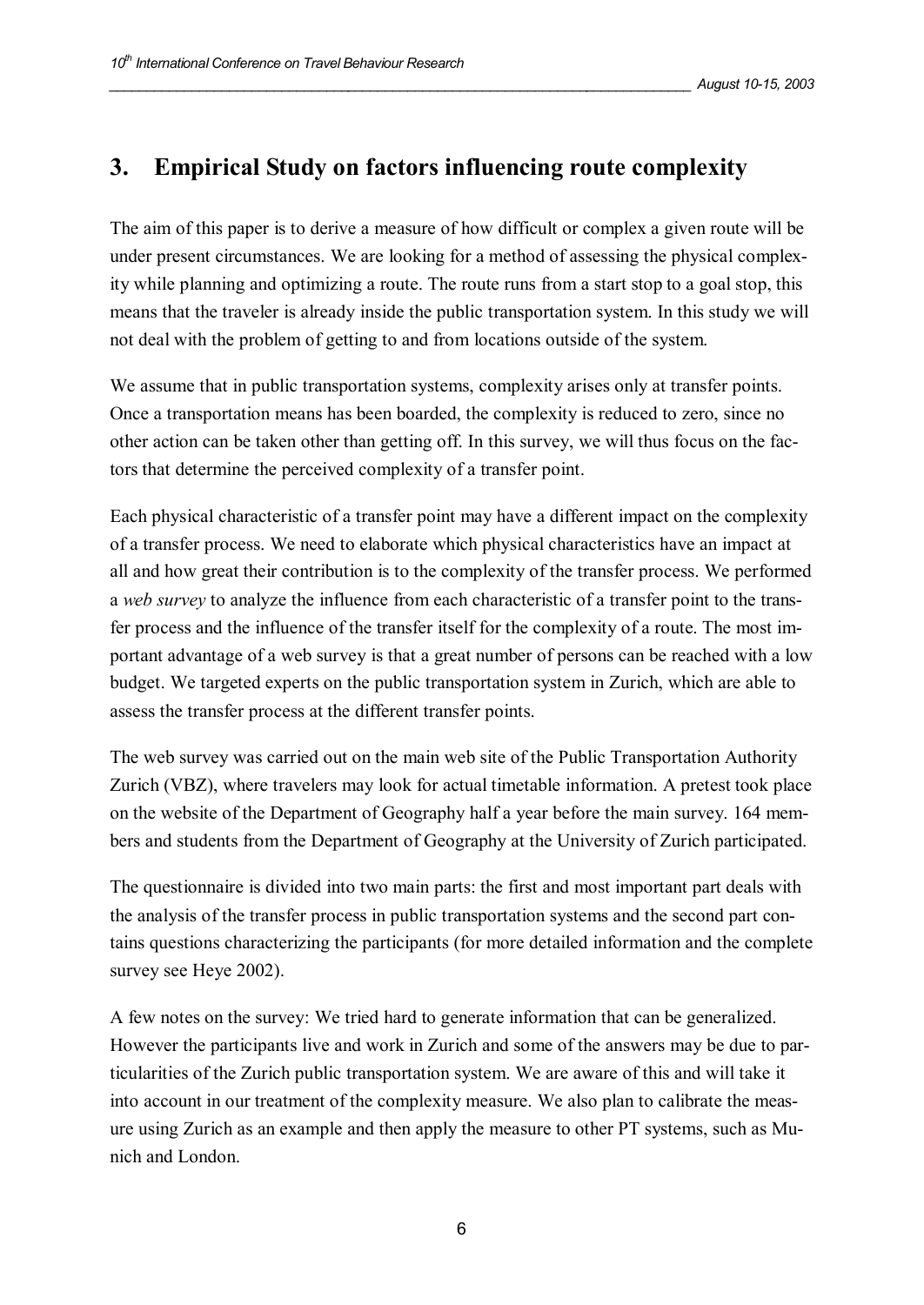### **3.1 Design of the survey**

Before participating in the survey most participants had never thought about the criteria that make a transfer point more complicated than another. So our first task was to sensitize the participants for the objective without manipulating them in one direction or another. After two introductory questions we let them choose the more complicated one from seven pairs of transfer points (question no. 3). The pretest showed that it is rather important to choose transfer points that are well known. So we chose mainly transfer points that are located in the centre of Zurich. There were two different kinds of pairs. Either transfer points were equal in all physical characteristics except one, or they had at least two great differences, e.g., one with much more incoming and outgoing lines versus the second with longer distances. The idea of question (no. 3) was only to sensitize, it was not planned to evaluate it directly. After thinking which transfer point could be more complicated than another, the participants answered the open question (no. 4) about the main criteria they used for the decision-making. The majority of the participants of the pretest answered quite precisely and detailed. So we were encouraged to adopt these proceedings for the main survey.

The next question (no. 5) contained 14 statements about the transfer process, e.g., "It bothers me to make a transfer", and of the most important characteristics of a transfer point, e.g., "I avoid steps". To force the participants to take an unequivocal stand, they had to choose between four different categories of agreement. Then another open question (no. 6) followed, which asked participants suggest how to make the transfer process more comfortable for the travelers.

### **3.2 Results of the survey**

The answers on the first open question (no. 4) show that the physical characteristics have in fact a decisive influence on the complexity of a transfer point. 80% of the participants mentioned physical characteristics; two thirds even mentioned physical characteristics exclusively. Not even a tenth mentioned personal or temporal variable factors (Table 1). With circa 120 answers each the most important criteria are the *distance between two stops* and *streets to cross*. Only 45 participants named distance as well as streets to cross. The number of lines and the signage is much less important. Interesting is also that 32 participants mentioned that the existence of a transfer from bus to tram makes transfer points more complicated. So the multimodal wayfinding seems to be in fact a greater challenge.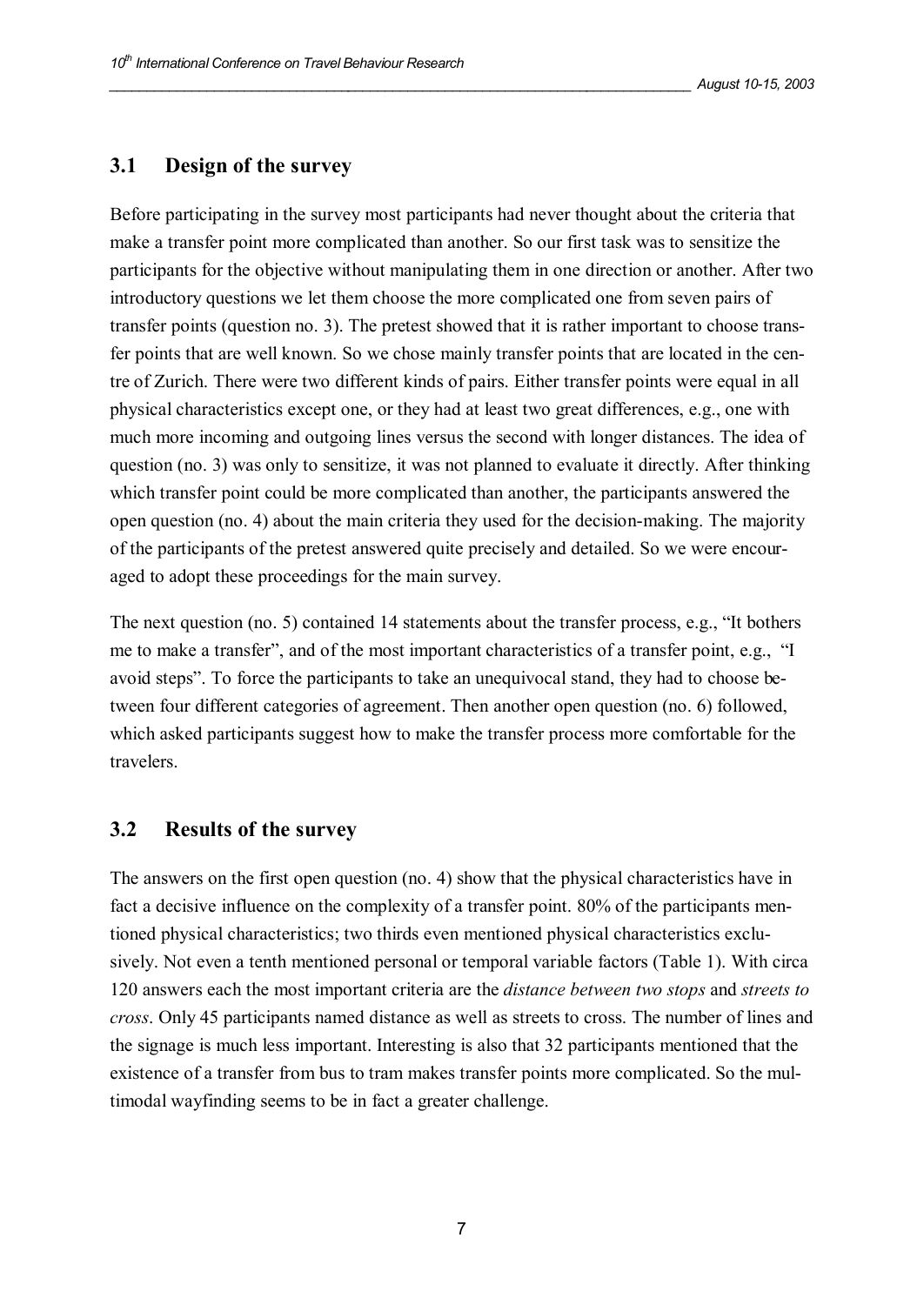|          |                                                    | number of answers |
|----------|----------------------------------------------------|-------------------|
| physical | transfer between the stops within a transfer point | 125               |
|          | streets to cross                                   | 113               |
|          | signage                                            | 55                |
|          | number of lines                                    | 33                |
|          | change between bus and tram                        | 32                |
|          | compactness                                        | 25                |
|          |                                                    | 21                |
|          | number of directions                               | 16                |
|          | roundabout way                                     | 6                 |
|          | clear arrangement                                  | 104               |
| personal | security                                           | 27                |
|          | connections                                        | 25                |
|          | knowledge about the transfer point                 | 13                |
|          | many persons / stress                              | 8                 |
|          | others                                             | 13                |

Table 1 Important criteria for the classification of the transfer points, open question (22 missing values)

The risk of an open question is always that many participants choose not to answer at all or answer in a universally valid manner. But in this case only 22 participants preferred not to answer. 105 participants mentioned a *clear and open transfer point*. There remains the question what makes a transfer point clear and open. Fortunately only 7 persons mentioned this criterion without any other criteria. Mentioning "overview about the transfer point" is significantly depending<sup>2</sup> on mentioning "streets to cross as transfer" and not depending on "longer distances", whereas the last two are depending on each other. So the conclusion is obvious, that longer distances have only a great impact on the complexity, if there are also streets or other barriers to cross.

 $\overline{a}$ 

<sup>&</sup>lt;sup>2</sup> The distribution was tested by a Chi square test (significance level: 95%).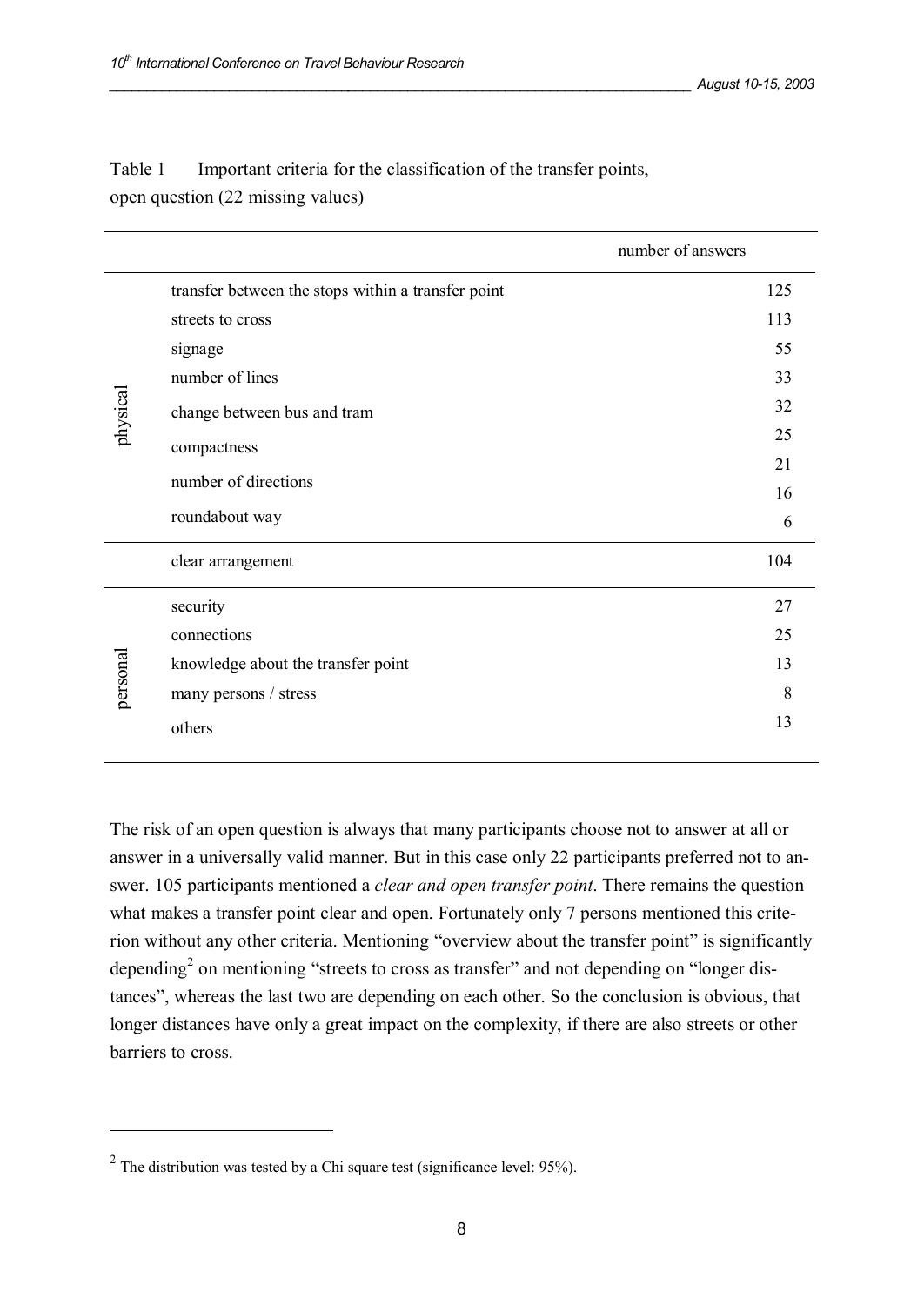The importance of the physical characteristics for the complexity becomes affirmed by the results of the given statements concerning the transfer (question no. 5). Two thirds of the participants perceive the physical barriers as discommoding. More than three fourths of the participants do not like longer distances between the stops or that they cannot see the point where they need to go to (Table 2).

### Table 2 Percentage of agreement of the statements concerning the change

|          | statements concerning the transfer procedure                                                  | agree $[\%]$ |
|----------|-----------------------------------------------------------------------------------------------|--------------|
| physical | I avoid steps                                                                                 | 68           |
|          | Longer distances disturb me.                                                                  | 85           |
|          | During the transfer I don't like to cross streets.                                            | 60           |
|          | It bothers me if I am not able to see where to enter the next transportation<br>means.        | 74           |
|          | I like it better to cross a street at a traffic light than using an underpass or<br>a bridge. |              |
|          | It makes no difference to me how a transfer point is constructed.                             | 75           |
|          | The signage at the transfer points in Zurich is sufficiently informative.                     | 11           |
|          |                                                                                               | 73           |
|          | I don't like underpasses at any time of the day or night.                                     | 60           |
|          | Underpasses are unpleasant for me at night.                                                   | 81           |
| general  | It bothers me to change transportation means.                                                 | 49           |
|          | Changing a transportation means is stressful for me.                                          | 30           |
|          | Transferring two times is too much.                                                           | 56           |
|          | I would accept a roundabout way or longer traveling time, if I wouldn't                       |              |
|          | have to transfer at all.                                                                      | 37           |
|          |                                                                                               |              |

The criterion "an open area" is more or less the same as "I would prefer to overview the whole transfer point". Ninety percent of the participants agree with this statement. The mention of an open area and the agreement of this statement are significantly depending on each other. Both depend again on agreeing with the statement that non-visible points in a stop disturb the transfer process. If a stop is well known, the number of lines and the non-visible stops in a transfer point become significantly less important.

For more than half of the participants the transfer process represents a disturbing factor in us-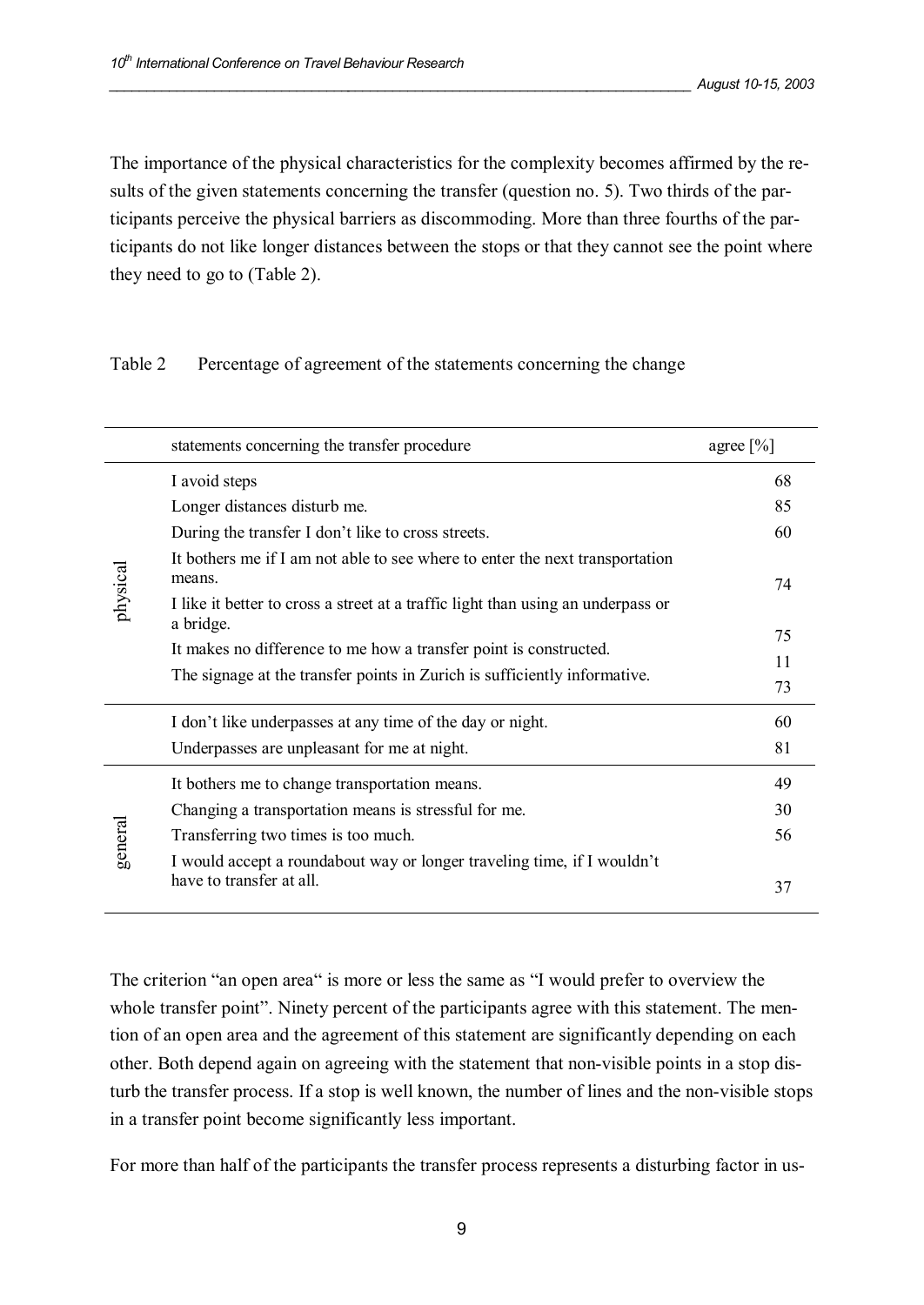ing public transportation systems. The survey results show clearly that time is an important factor within the routing algorithm to develop. Only one third of the participants are willing to accept a roundabout way to avoid a transfer.

Overall a transfer point with short paths represents one type of ideal transfer point. In the next open question (no. 6, asking for improvement suggestions) there are many mentions of shorter paths (Table 2). This attracts attention, because most improvement suggestions concern better information. More than half of the participants ask for better signage or electronic boards. Only one third call for construction measures. Better connections seem to be of vital importance. So the average waiting time is a factor that adds to route complexity.

### **3.3 Characterization of the participants**

The second main part contained strongly standardized questions for the age, sex and the state of health respectively the existence of disabilities to characterize the participants. Furthermore we wanted to know how frequently the participants use public transportation. It is also important to know if the participants are using public transportation only on the way to work or also additionally during their spare time.

Altogether 298 persons participated. As expected, there was an above-average quota of younger males because of the web survey. Nearly two thirds of the participants were younger than 36 years and more than three quarters were male. The majority of the participants lives (69%) and works (82%) in Zurich. So the knowledge about the location Zurich is quite high. Nearly 90% of the participants were familiar with Zurich. More than two thirds commute to work with public transportation in wintertime as well as in summertime. Also during the spare time the major part of the participants uses the public transportation system quite often. There were only a few persons with special requirements. Only very few persons stated that they were traveling with baby buggies or others bulky goods and had disabilities. The composition of the participants is quite homogeneous. Therefore the impact of different personal attributes is rather small. So we have a homogeneous group using public transportation in Zurich. After the complete analysis it would be very interesting to evaluate the influence of personal attributes on the perception of physical characteristics at transfer points.

This survey did not need to be representative of the population or of the user of public transportation in Zurich, because the target group was a group of experts on the public transportation, which was able to assess the transfer processes at the different stops in Zurich. So the main disadvantage of a web survey, i.e. that the majority of web users are younger and male, does not influence the results of our survey.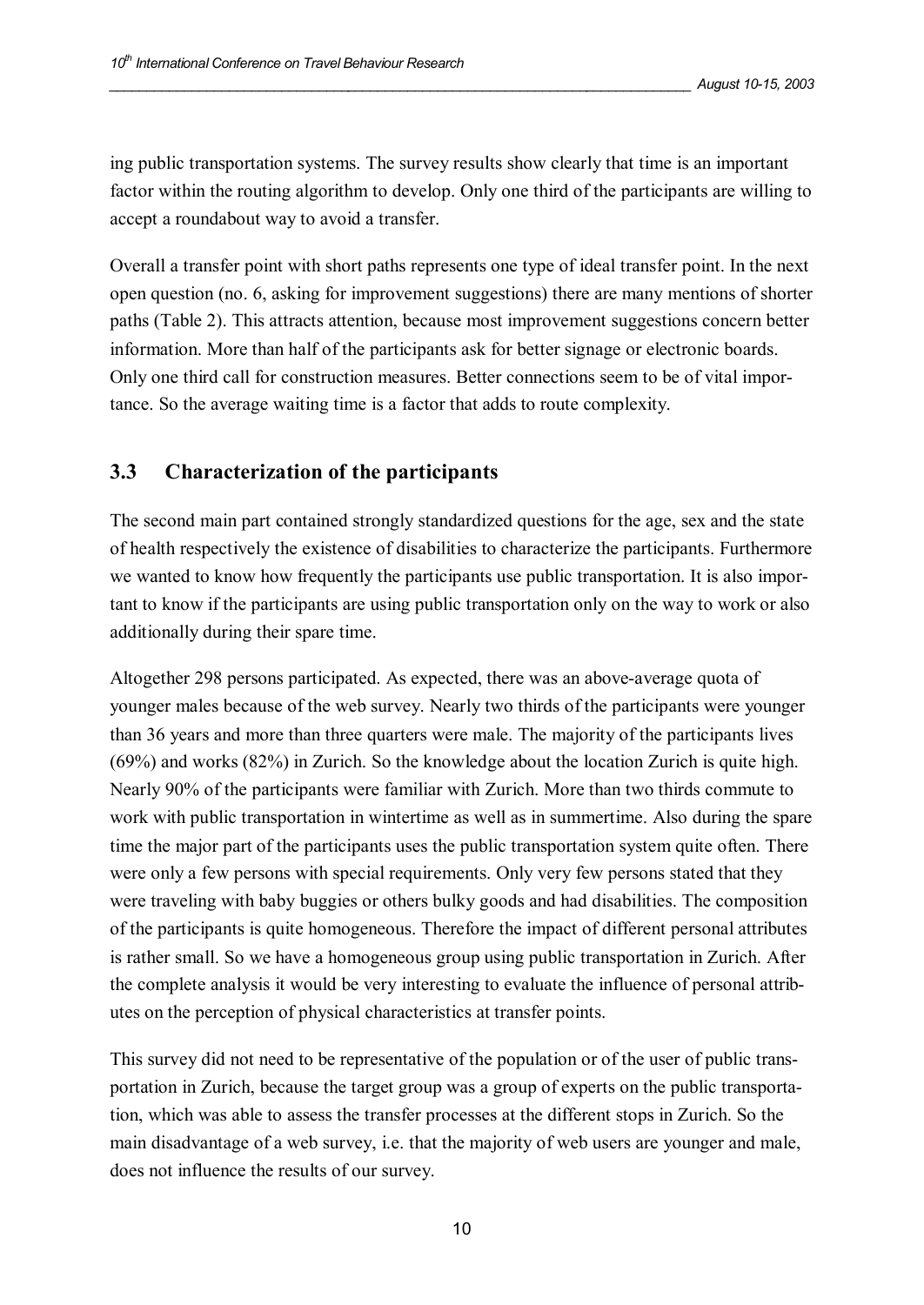## **4. Representation of the physical environment**

For the computation of the complexity measure we need to represent the needed features of the physical environment in a database. As is customary, the network of the public transportations system can be represented as a directed multi-graph. The nodes represent the transfer points and the edges represent the lines between the transfer points. However, we need to represent more detail within the transfer points. This detailed information can also be represented as a directed multi-graph with the stops represented as nodes and the footpaths represented as links. Therefore the network of the urban public transportation system in our study is a twostage hierarchical graph (Figure 2) as already discussed in Timpf (2002). This hierarchical structure has been recognized in the form of local views and paths between views in Kuipers TOUR model (1977).

#### Figure 2 Hierarchical graph



The additional information that we need at the detailed level, such as crossings, visibility, and distances, can be added as attributes to the links of the graph, similar to a topological map. In addition the information on the number of stops and the number of incoming and outgoing lines for each stop needs to be recorded within the transfer point.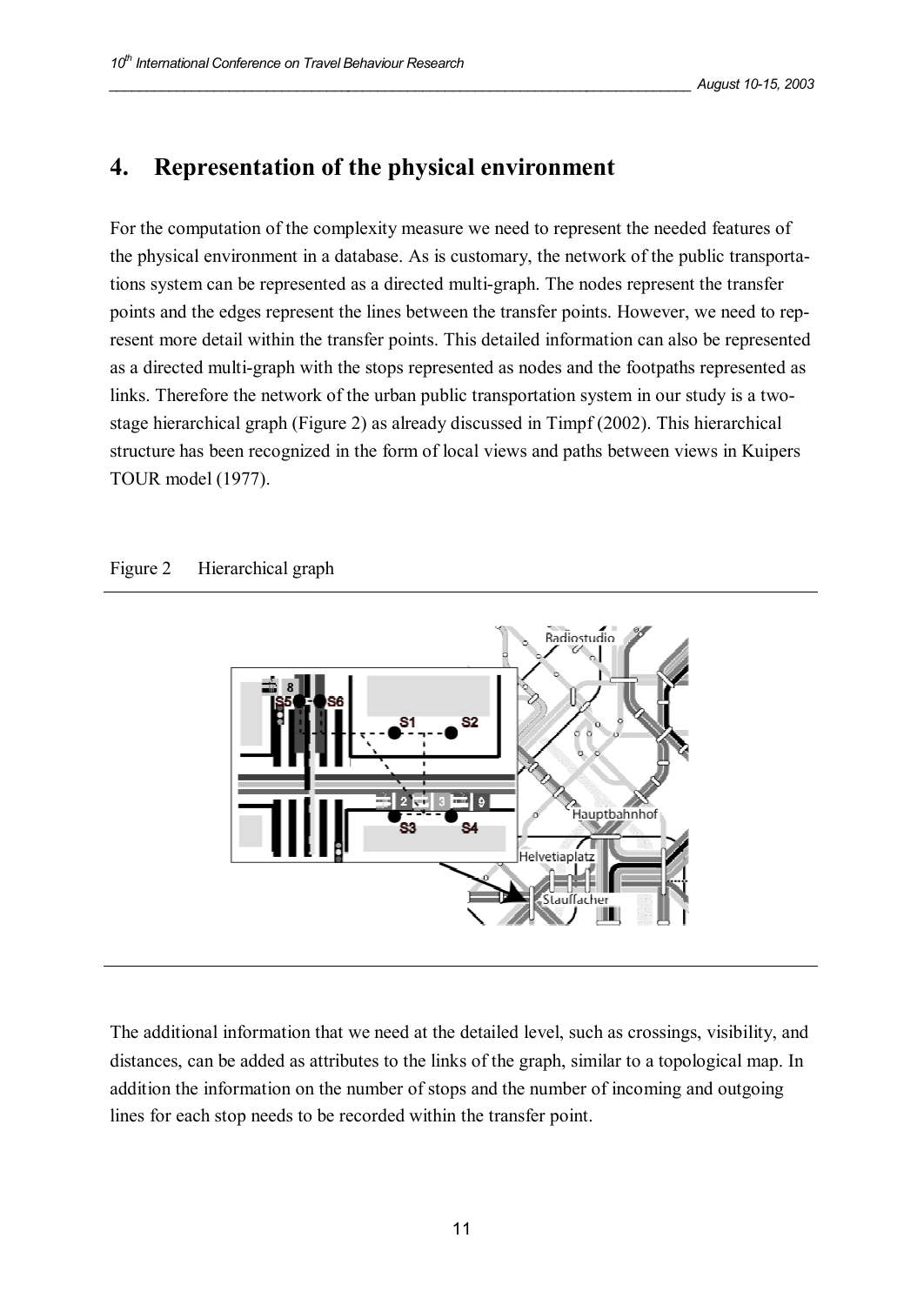### **5. A measure of route complexity**

The third aim of this paper is to derive a measure for the complexity of the physical environment based on our findings in the survey and on the conceptual model. According to our survey, the physical complexity is influenced by the number of possibilities to change a transportation means, by the number of stops within the transfer point, by the visibility of the stops, by the distances between the stops, and by the number of barriers between stops. Thus, the route complexity is mostly influenced by the complexities of the transfer points along the route.

The measure of accessibility in graph theory gives us a way to deal with the complexity measure. The accessibility index of a node or vertex is measured as the sum of the number of links connecting this node to every other node in the network. Each additional link adds to the accessibility. The complexity of a transfer point is linked to the accessibility of the corresponding node in the network. Complexity also deals with the accessibility of the transfer point, but solely from the next neighbors. This corresponds to the degree of the node in the graph. In addition, what goes on inside the transfer point needs to be added to this measure. This is our motivation for calculating the route complexity as a sum of the complexities of the transfer points along the route:

$$
\text{Route Complexity } CR = \sum_{j=1}^{r} CS_j
$$

with CS: complexity of a single transfer point,

CR: complexity of the route,

r: number of concerning transfer points.

This decision gives us the freedom to add weights to each additional factor to account for personal preferences in a latter stage of the research.

#### **5.1 Transfer point complexity**

In the survey the following factors were identified as influencing transfer point complexity:

- 1. the number of stops within the transfer point
- 2. the number of potential changes of transportation means, i.e., the number of incoming and outgoing lines at each stop within the transfer point,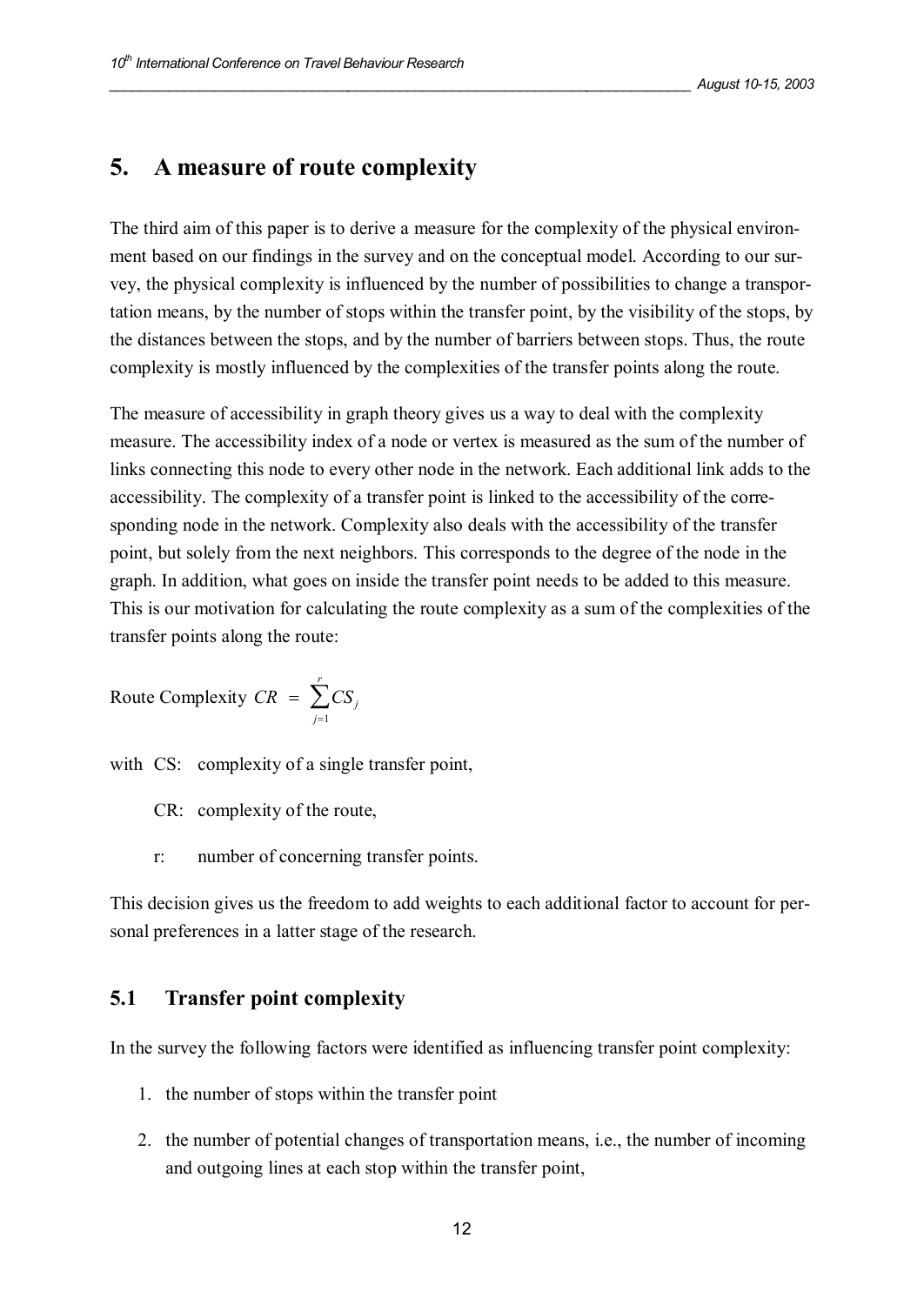- 3. the visibility of the stops,
- 4. the number of barriers between stops, i.e., the street crossings, and
- 5. the distances between the stops.

We can incorporate these factors into our measure in the following way: the number of stops (point 1) plus the degree of each stop (point 2) plus the complexity of each link (points 3 and 4). In our measure we include the two strongest influences on the perception of transfer point complexity, i.e., the number of street crossings and the number of invisible stops. Distance alone (point 5) does not have a big influence on complexity, unless in conjunction with street crossings, which is the reason we left it out. This results in the following measure of complexity of a transfer point:

$$
CS \approx n + \sum_{i=1}^{n} CP_i + \sum_{j=1}^{m} CW_j
$$

with: n: number of stops

m: number of links

CP: complexity of a single stop

CW: complexity of link between two stops.

### **5.2 Route dependent transfer point complexity**

The previous section defined the transfer point complexity from all stops and links that exist in the transfer point. However, some of the stops and links of a transfer point are irrelevant for the process of transferring from one line to another. In order to account for this, the measure needs to be calculated from those stops and links being touched by the route:

$$
CS^r \approx n^r + \sum_{i=1}^{n^r} CP_i + \sum_{j=1}^{m^r} CW_j
$$

with:  $n^r$ number of stops being part of the route

m<sup>r</sup>: number of links within the route

CP: complexity of a single stop

CW: complexity of link between two stops.

In the case of large transfer stations, this reduces the number of stops and links dramatically.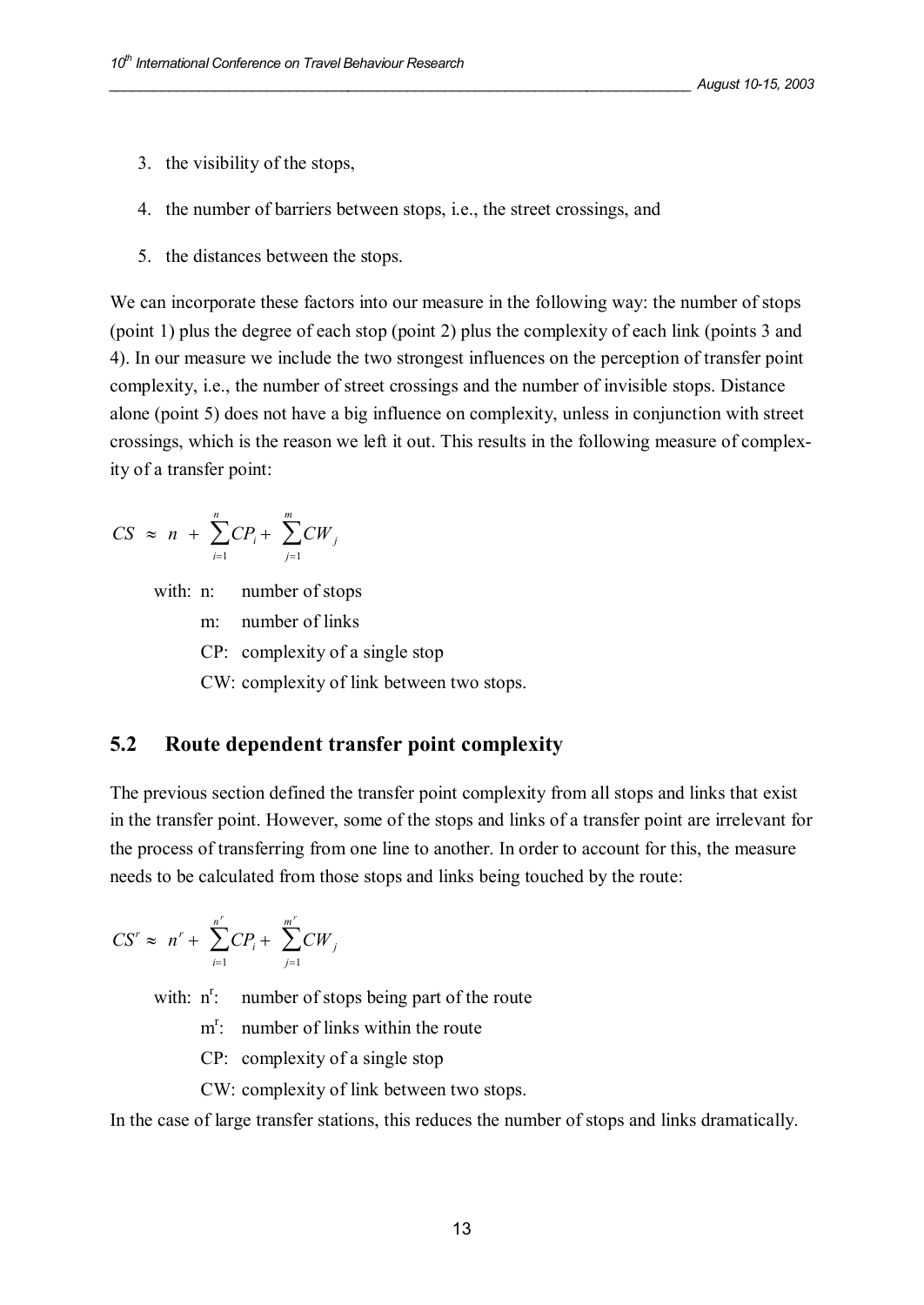### **5.3 Application of the complexity measure to a route choice situation**

Figure 3 shows an example in the public transportation system of Zurich, where a user needs to travel from the transfer point "Radiostudio" to the transfer point "Stauffacher". The route finder on the web (www.vbz.ch) provides two alternatives. Both routes take 22 minutes and contain one transfer process. The starting point is a simple transfer point. The other three are more complicated.

#### Figure 3 complexity of a transfer point for specific route



According to our *route independent complexity measure*, the route via "Hauptbahnhof" is the less complex route of the two. The route complexity of route 1 is 38 and the route complexity of route 2 is 28.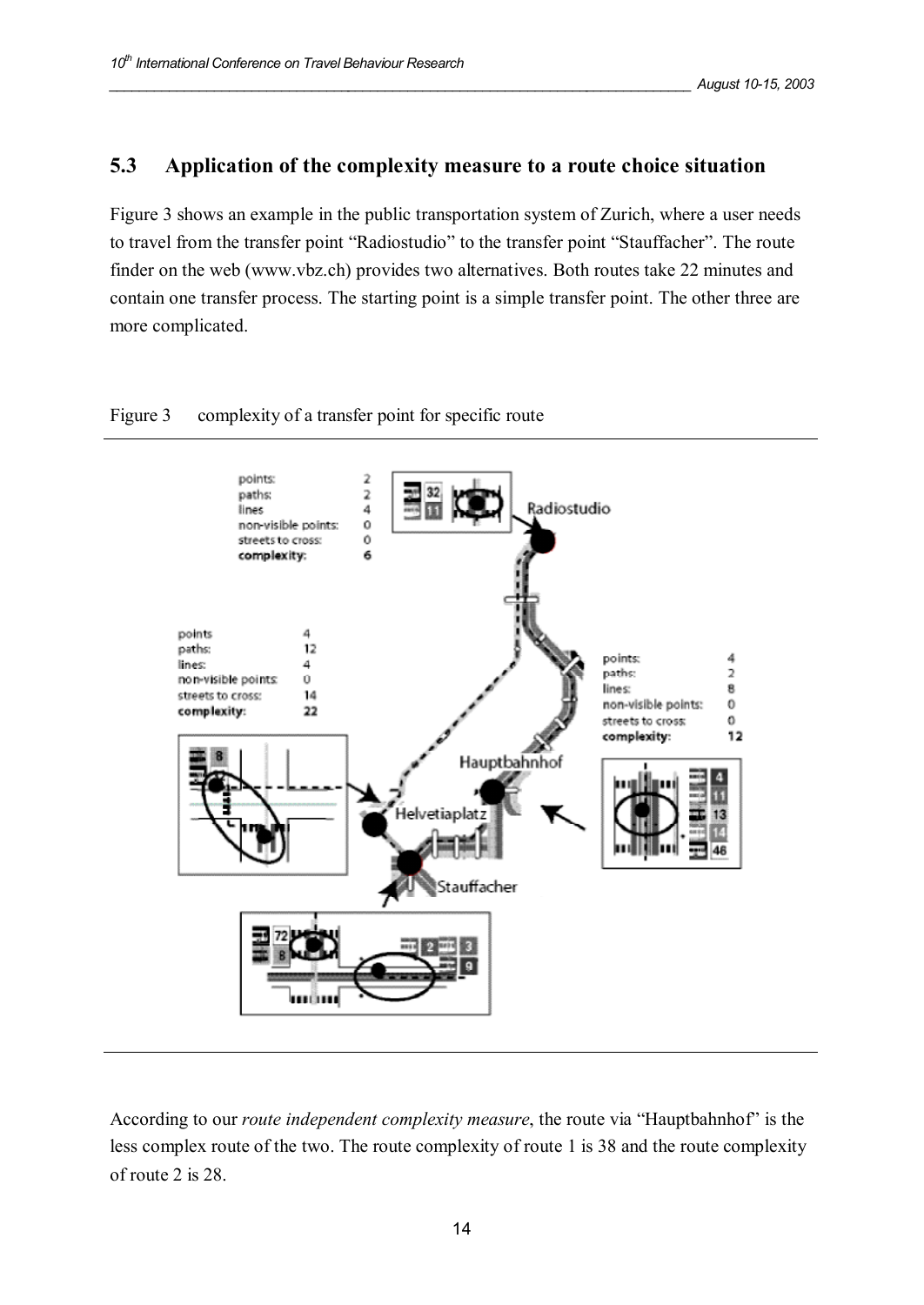According to our *route dependent complexity measure*, the routes are virtually indistinguishable. The route complexity of route 1 is 15 and the route complexity of route 2 is 16. Route 1 runs via the transfer point "Helvetiaplatz". Helvetiaplatz is a relatively complex transfer point, because two streets are crossing and on both bus and tram lines run. The route runs such that the whole transfer point must be crossed. Route 2 goes through the transfer point "Hauptbahnhof", where many lines depart. However within this transfer point only a small part is relevant for the route. So this transfer point becomes relatively easy, because there are no streets to cross and the whole transfer point can be overviewed immediately. The final station does not add to the complexity if we assume that we will stay within the transportation network.

## **6. Results, conclusions, and future work**

We have shown how a complexity measure for physical complexity of routes can be calculated based on information on the environment at transfer points and on information on the network structure. We have also shown that for a meaningful complexity measure for routes, two different levels of detail need to be considered, especially within the transfer points of the route.

The complexity measure incorporates the following results of our user survey for the public transportation system in Zurich. The physical characteristics of a transfer point play a greater role than anticipated; about 80% of the information mentioned refers to physical features. The physical complexity is influenced by the number of possibilities to change a transportation means, by the number of stops within the transfer point, by the visibility of the stops, by the distances between the stops, and by the number of barriers between stops.

Our first approximation of physical complexity of transfer points includes among others the two strongest influences on the perception of complexity: the number of street crossings and the number of invisible stops. Distance alone does not have a big influence on complexity, which is the reason we left it out.

For each route the complexity of a transfer point changes depending on the stops and links used for calculation. This requires that information on all physical factors be represented explicitly in the database. For our route search algorithm, this means that a pre-calculation of complexity weights for nodes and links is not possible. However the route independent complexity measure might be used for the reduction of the complexity in the whole network.

We have made the assumption that in public transportation systems, complexity arises only at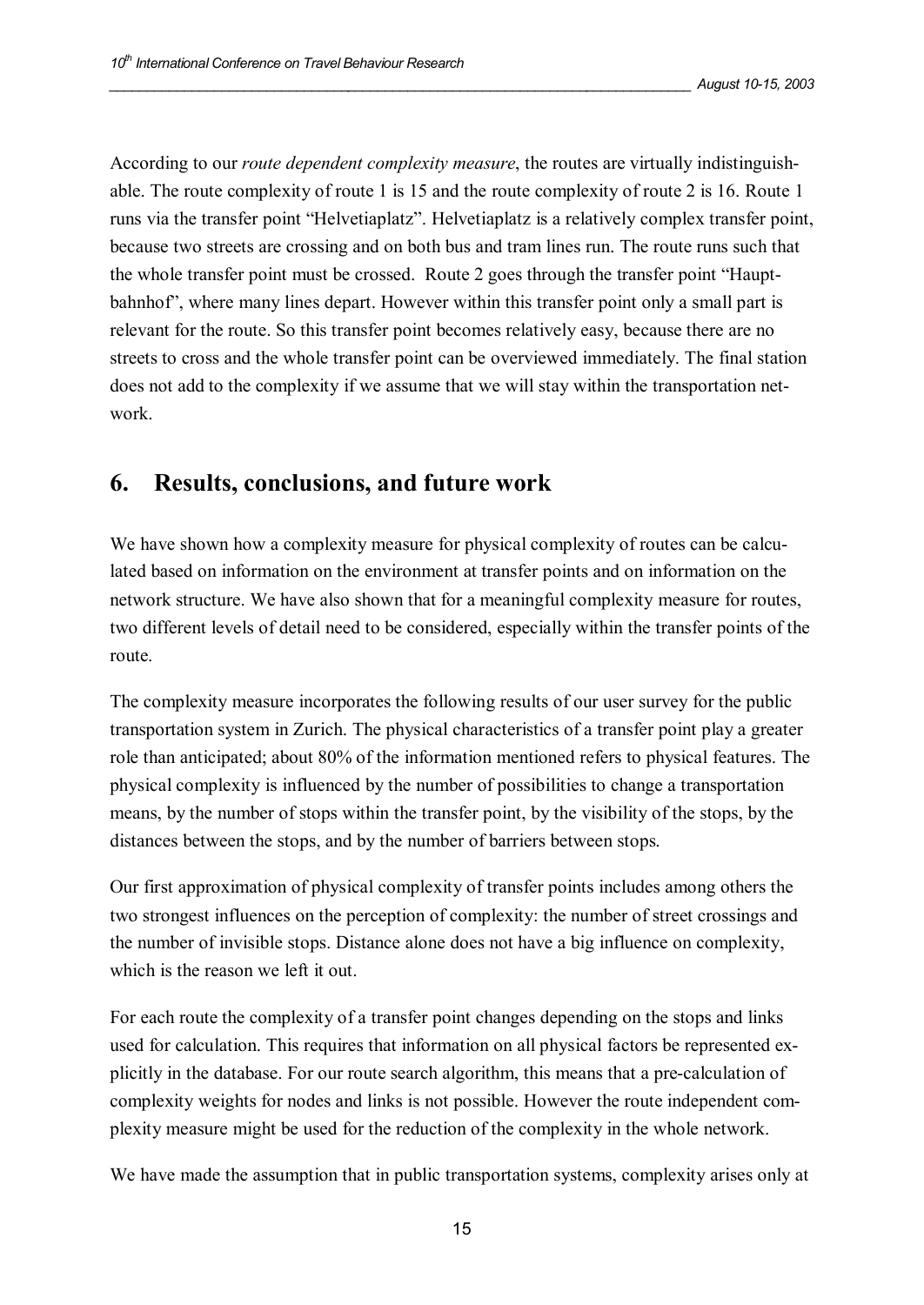transfer points. Once a transportation means has been boarded, the complexity is reduced to zero, since no other action can be taken other than getting off. One could argue that the number of in-between-stops adds to the complexity. It would be simple to add the number of stops along a line to the complexity measure.

We developed a complexity measure that has the form of a sum. The sum is a good approximation of the perceived complexity. We expect to be able to weigh each factor to account for personal preferences. This concurs with the framework of Bovy and Stern (1990), where the physical characteristics are influenced by personal perception. To determine the weights more research is necessary in the area of user modeling or user profiling.

In the past months we have been collecting data for 50 transfer points in the central area of Zurich to build up a database. With this database we will be able to calculate the different complexities of routes. We can also explore what weight each physical characteristic has within the sum in order to correspond to humans rating of a route (e.g., we already know that the influence of distances is dependent on the street crossings, the type of crossing might make a difference to the influence, etc.). In addition, we will be able to adapt the formula according to personal preferences.

As an add on study we would like to survey the role of the frequency of service of the different lines, i.e. the average waiting time per transfer. Many of the answers in the survey included some reference to temporal reasoning. We believe that the waiting time and offered services at a transfer station may play an important role in route choice.

## **7. References**

- Bovy, P.H.L., and Stern, E. 1990. Route Choice: Wayfinding in Transport Networks. Studies in Operational Regional Science. Dordrecht: Kluwer Academic Publishers.
- Denis, M. "The Description of Routes: A Cognitive Approach to the Production of Spatial Discourse." *Current Psychology of Cognition* 16 (1997): 409-458.
- Gärling, T., Laitila, T., and Westin, K., eds. 1998. *Theoretical Foundations of Travel Choice Modeling*. Amsterdam: Elsevier.
- Gärling, T., Böök, A., & Lindberg, E. (1986). Spatial orientation and wayfinding in the designed environment: A conceptual analysis and some suggestions for postoccupancy evaluations. Journal of Architectural and Planning Research, 3, 55-64.
- Gibson, J. J. (1986). The ecological approach to visual perception. London, Lawrence Erlbaum Associates.
- Gluck, M. (1991). Making Sense of Human Wayfinding: Review of Cognitive and Linguistic Knowledge for Personal Navigation with a New Research Direction. In: Cognitive and